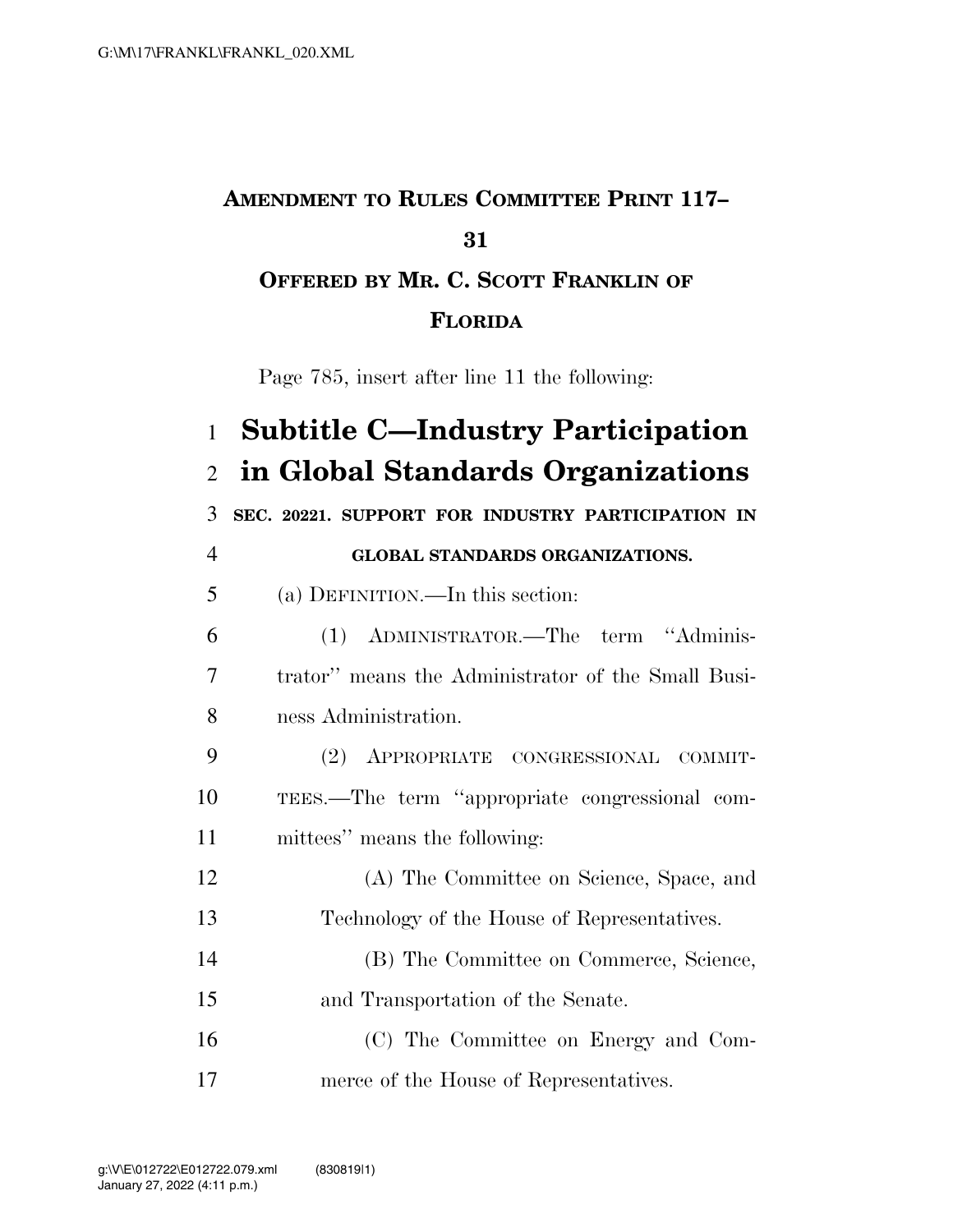| 1              | (D) The Committee on Energy and Nat-                       |
|----------------|------------------------------------------------------------|
| $\overline{2}$ | ural Resources of the Senate.                              |
| 3              | (E) The Committee on Small Business of                     |
| $\overline{4}$ | the House of Representatives.                              |
| 5              | (F) The Committee on Small Business and                    |
| 6              | Entrepreneurship of the Senate.                            |
| 7              | (3) ARTIFICIAL INTELLIGENCE.—The term "ar-                 |
| 8              | tificial intelligence" has the meaning given the term      |
| 9              | in section $238(g)$ of the John S. McCain National         |
| 10             | Defense Authorization Act for Fiscal Year 2019 (10)        |
| 11             | U.S.C. 2358 note).                                         |
| 12             | (4) COVERED ENTITY.—The term "covered en-                  |
| 13             | tity" means a small business concern that is incor-        |
| 14             | porated and maintains a primary place of business          |
| 15             | in the United States.                                      |
| 16             | (5) SMALL BUSINESS CONCERN.—The term                       |
| 17             | "small business concern" has the meaning given the         |
| 18             | term in section 3 of the Small Business Act (15            |
| 19             | U.S.C. 632).                                               |
| 20             | (b) ESTABLISHMENT.—Not later than 180 days after           |
| 21             | the date of enactment of this Act, the Administrator shall |
| 22             | establish a program to support participation by covered    |
| 23             | entities in meetings and proceedings of standards develop- |
| 24             | ment organizations in the development of voluntary tech-   |
| 25             | nical standards.                                           |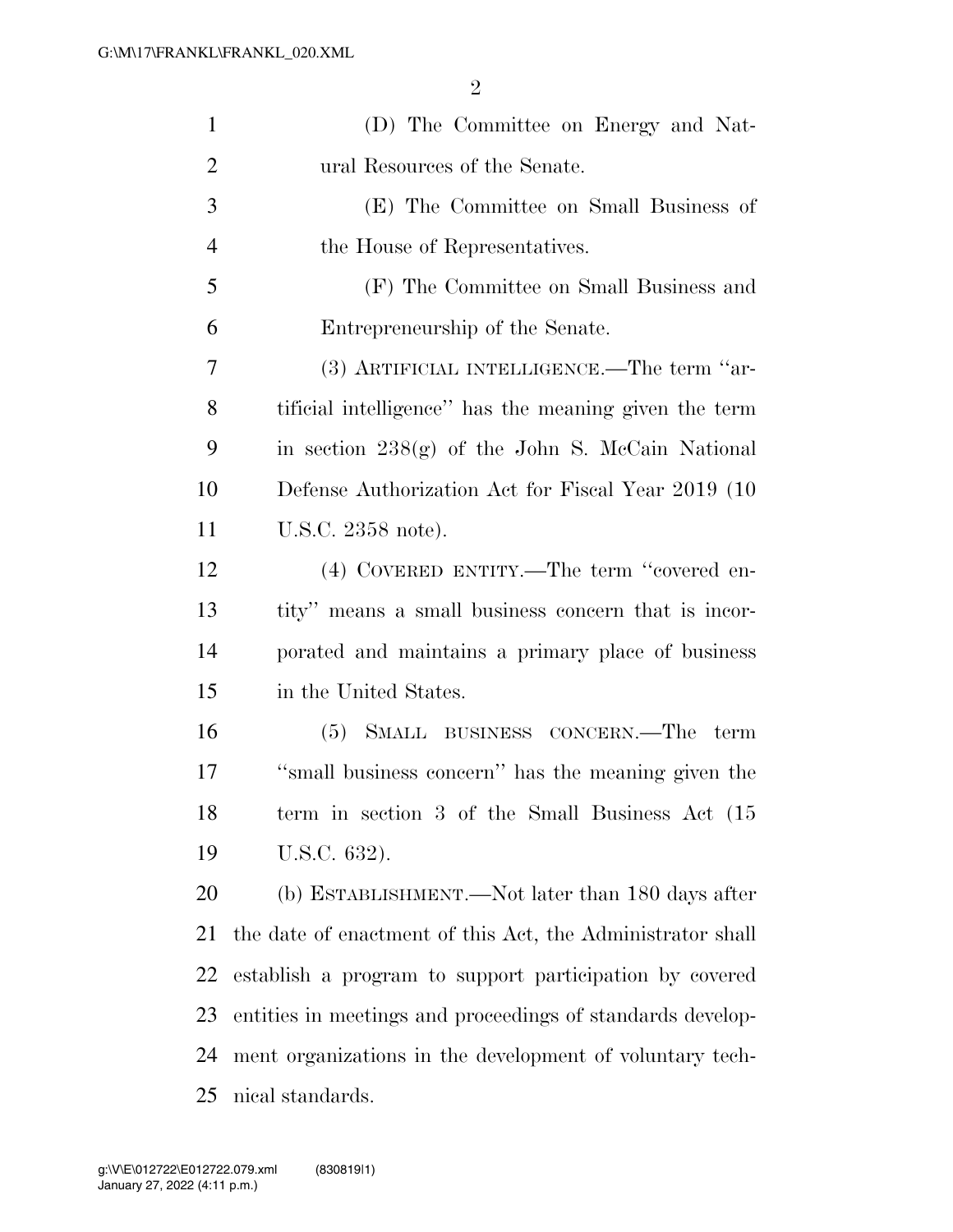(c) ACTIVITIES.—In carrying out the program estab- lished under subsection (b), the Administrator shall award competitive, merit-reviewed grants to covered entities to cover the reasonable costs, up to a specified ceiling, of par- ticipation of employees of those covered entities in meet- ings and proceedings of standards development organiza-tions, including—

(1) regularly attending meetings;

(2) contributing expertise and research;

(3) proposing new work items; and

 (4) volunteering for leadership roles such as a convener or editor.

 (d) AWARD CRITERIA.—The Administrator may only provide a grant under this section to a covered entity that—

 (1) demonstrates deep technical expertise in key emerging technologies and technical standards, in- cluding artificial intelligence and related tech-nologies;

 (2) commits personnel with such expertise to regular participation in global bodies responsible for developing standards for such technologies over the period of the grant;

 (3) agrees to participate in efforts to coordinate between the Federal Government and industry to en-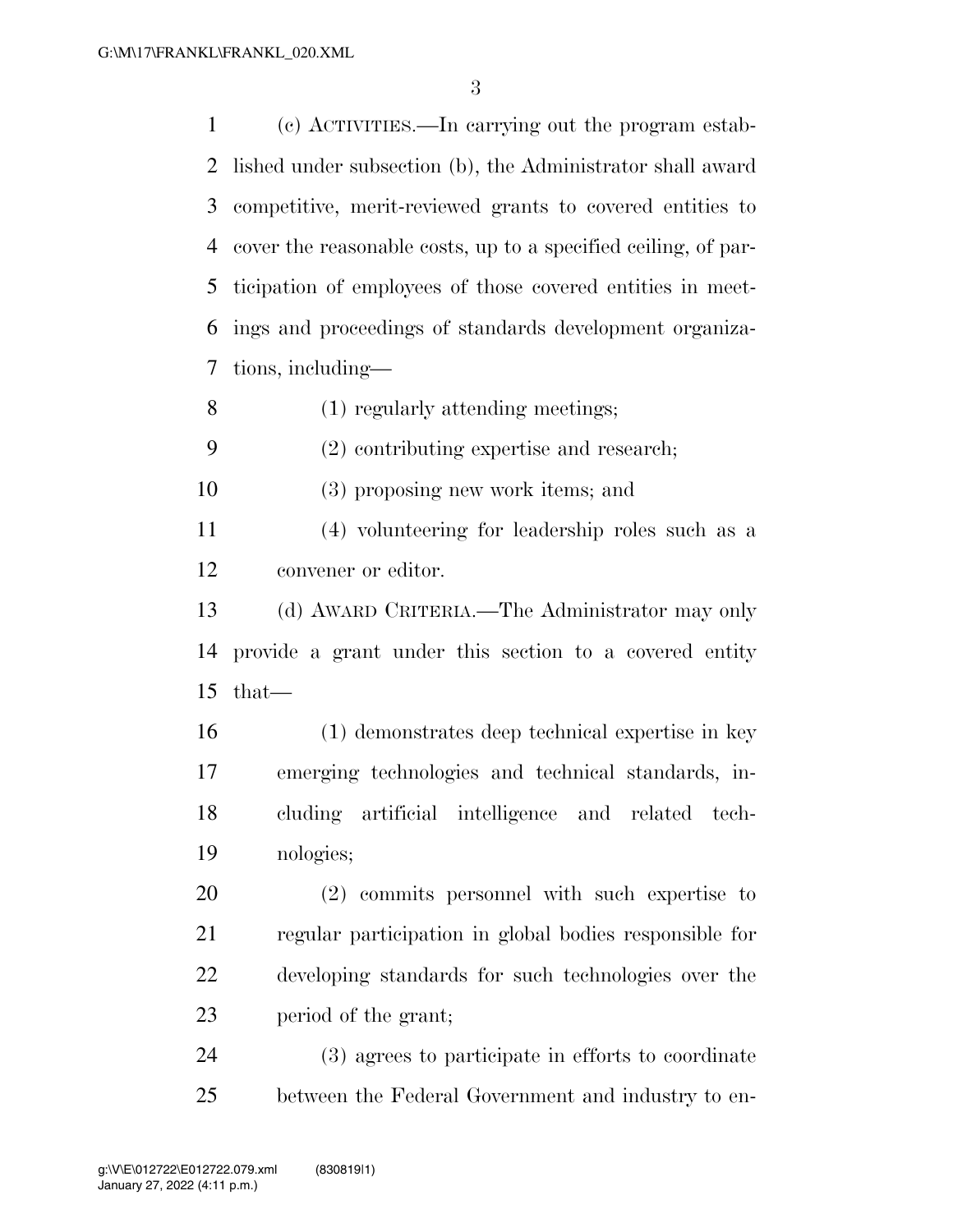sure protection of national security interests in the setting of global standards so long as such standards are not dictated by the Federal Government; and (4) provides a plan to the Administrator that details the relationship between the activities de- scribed in paragraphs (1), (2), and (3) and the pro- posed standards to be adopted. (e) NO MATCHING CONTRIBUTION.—A recipient of an award under this section shall not be required to pro- vide a matching contribution. (f) EVALUATION.— (1) IN GENERAL.—In making awards under this section, the Administrator shall coordinate with the Director of the National Institute of Standards and Technology, who shall provide support in the as- sessment of technical expertise in emerging tech-nologies and standards setting needs.

 (2) PANEL RANKING.—In carrying out the re- quirements under paragraph (1), the Administrator and the Director shall jointly establish a panel of ex- perts to rank the proposed standards, based on merit and relevance, to be composed of experts from—

- 24 (A) private industry;
- (B) non-profit institutions;